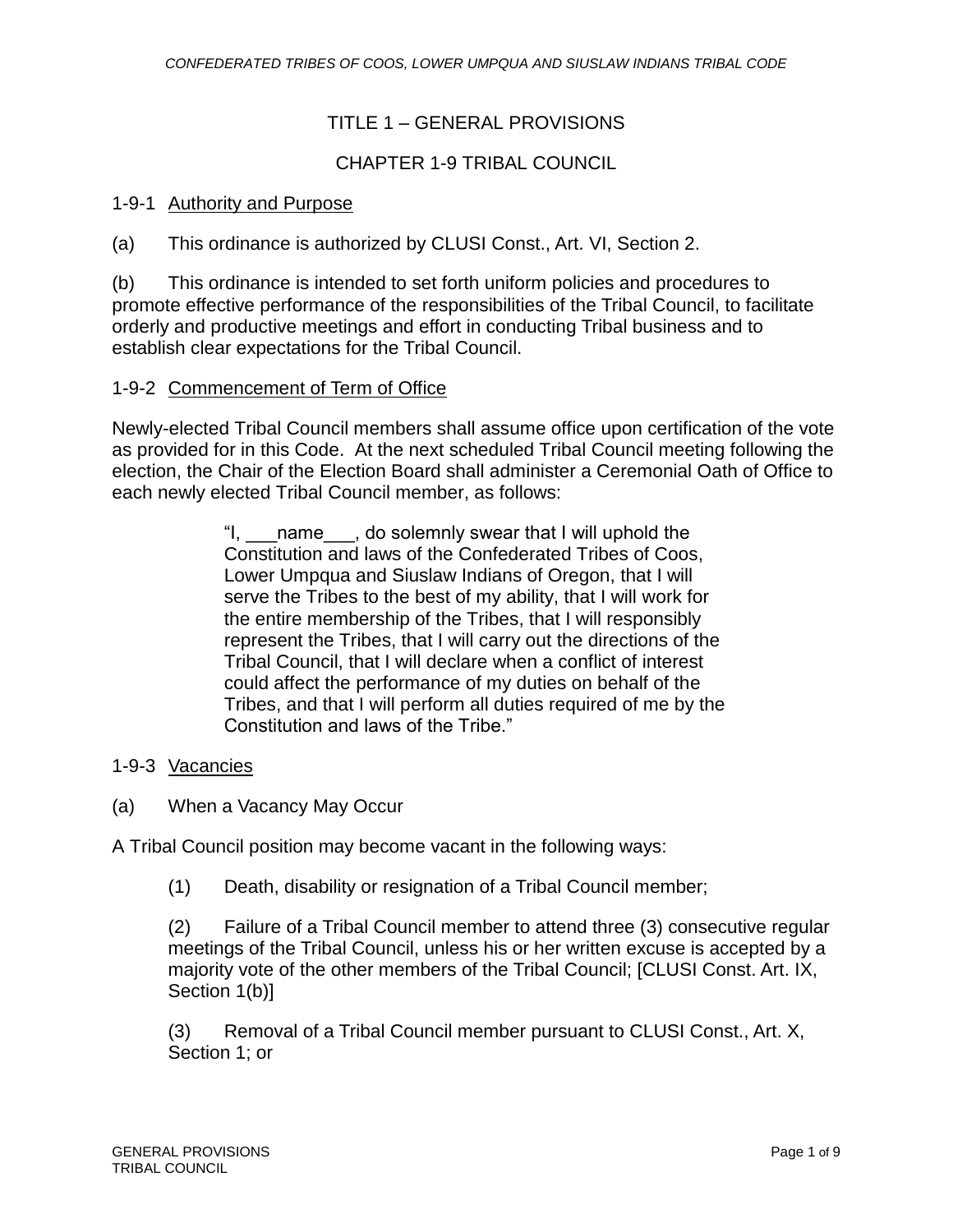(4) Recall of a Tribal Council member pursuant to CLUSI Const., Art. X, Section 2.

(b) Filling Vacancies

In the event a Tribal Council position becomes vacant, the position shall be filled by a majority vote of the Tribal Council from names of qualified individuals nominated by Tribal Council members. The person elected to fill the vacancy will complete the unexpired portion of his or her predecessor in office. [CLUSI Const. Art. IX, Section 1(a)]

## 1-9-4 Officers of the Tribal Council

(a) Election of Officers

The members of the Tribal Council shall elect from its members a Chairperson and a Vice Chairperson. [CLUSI Const. Art. IV, Section 1] Officers shall be nominated by Tribal Council members and elected by a majority vote of the Tribal Council.

(b) Terms of Office

Except as provided in CLUSITC 1-9-4(c) below, the officers of the Tribal Council shall serve from the time of their election as officers until the expiration of their current term on the Tribal Council.

The officers of the Tribal Council are hereby assigned the following duties and responsibilities:

(1) The Chairperson shall:

(A) Represent the Tribes before the General Council, Tribal employees, other governments and entities, the media and the public at large;

(B) Call for and preside over all meetings of the Tribal Council, General Council and other meetings deemed necessary to conduct Tribal business;

(C) Set the agenda for all meetings of the Tribal Council;

(D) Communicate and coordinate with the Tribal Administrator and communicate directions from the Tribal Council;

(E) Perform other duties appropriate for the office as directed by the Tribal Council or General Council.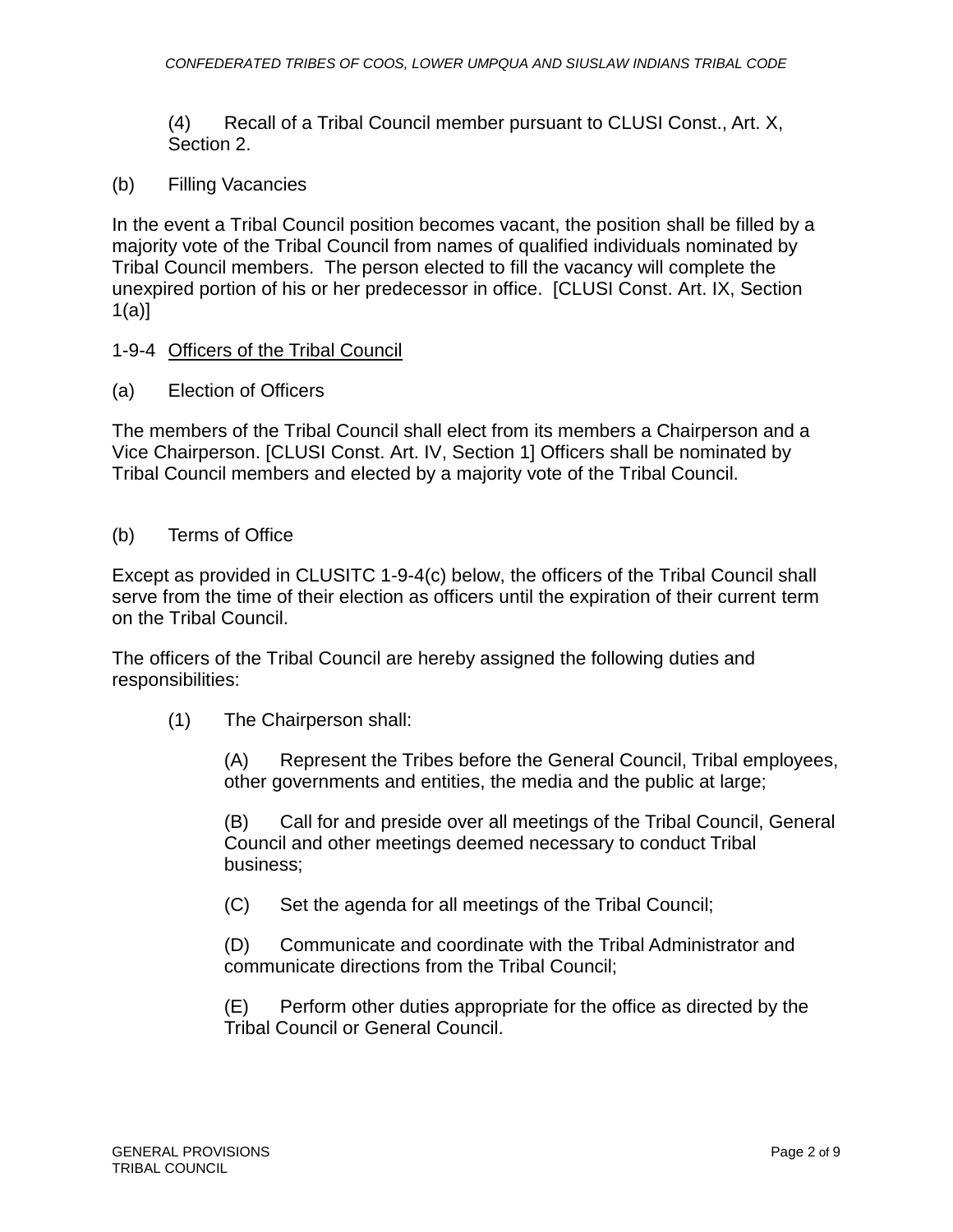(2) The Vice-Chairperson shall assist the Chairperson in the performance of the duties of that office and carry out the duties of the Chairperson in his or her absence.

## (c) Removal from Office of a Tribal Council Officer

(1) A Tribal Council officer who fails to perform the duties of the office may be removed from office upon a majority vote of the other members of the Tribal Council.

(2) A Tribal Council member may initiate a removal procedure by motion. If the motion obtains a second, the Tribal Chairperson will place the matter on the agenda of the next regular Tribal Council meeting. The matter will be considered in a public meeting unless the Tribal Council member who is the subject of the motion requests that it be considered in executive session. The Tribal Council member who is the subject of the motion for removal will be provided the opportunity to respond to the motion orally, in writing, or both before the Tribal Council acts on the motion.

## 1-9-5 Expectations of Tribal Council Members

All Tribal Council members are expected to comply with the CLUSI Constitution and all applicable provisions of this Code, and at all times act ethically, impartially and in the best interest of the Tribes as a whole. The Tribal Council shall adopt a policy establishing Rules of Procedure and a Code of Conduct for Tribal Council members, with which each Tribal Council member will comply.

### 1-9-6 Conflicts of Interest

No Tribal Council member shall vote in any matter wherein he or she or a member of his or her immediate family—parents, children, spouses, brothers, and sisters—has a direct personal interest, including but not limited to employment contracts, project funding, appointments to Tribal committees or removal from the Tribal Council. [CLUSI Const. Art. VI, Section 4(i)] Whenever a Tribal Council member believes that a potential conflict of interest exists other than the disabling conflicts described above, the member shall declare the conflict at the start of the discussion of the appropriate agenda item. Once the conflict is declared, the Tribal Council member may participate in the discussion of and vote on the matter.

### 1-9-7 Tribal Council Meetings

(a) Regular Meetings

(1) The Tribal Council will meet at 10:00 a.m. on the second Sunday of each month. When the weekend of the scheduled Tribal Council meeting includes a national, state, or tribal holiday, the meeting shall take place on the third Sunday of the month. [CLUSI Const. Art. VI, Section 4(a)]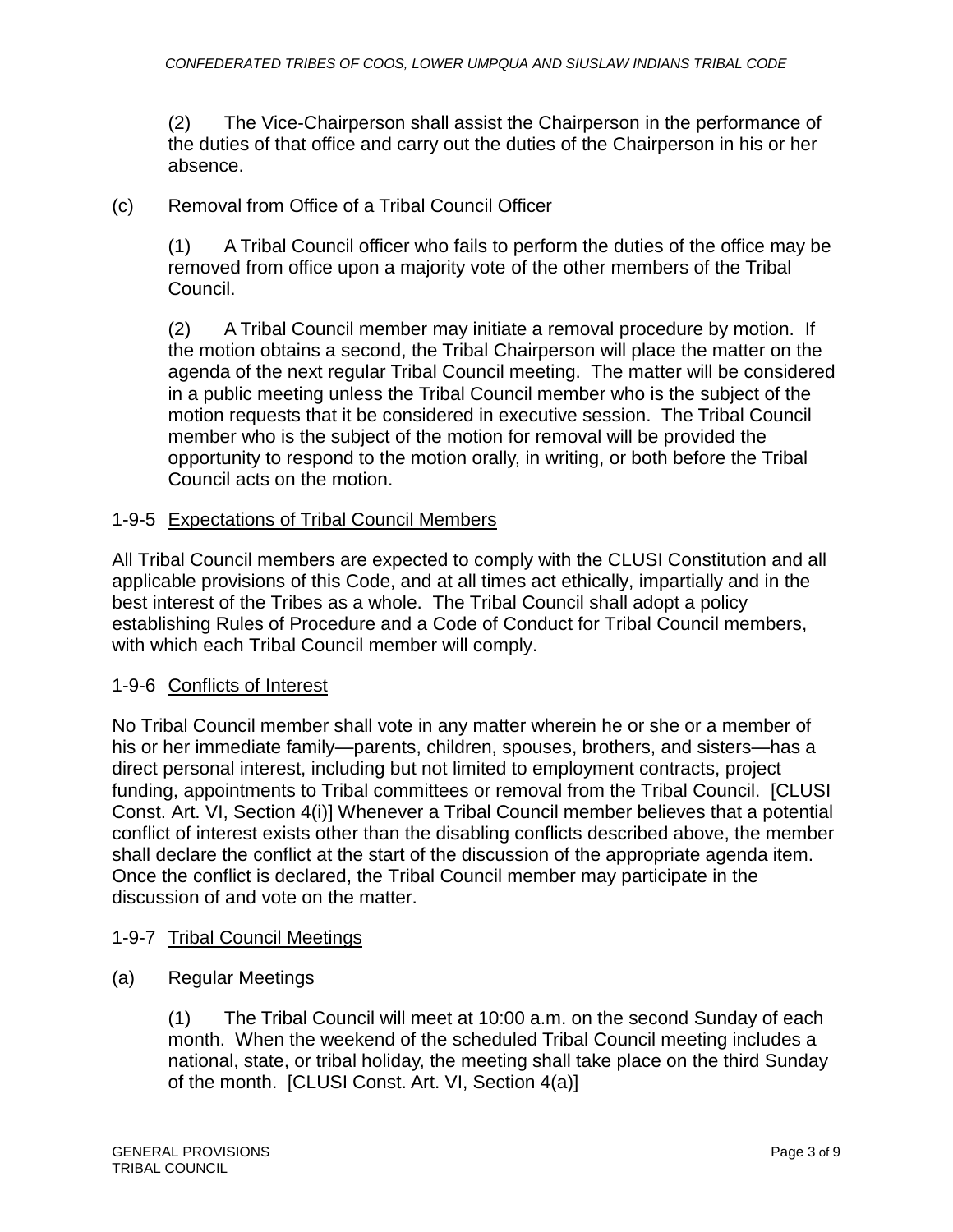(2) The Tribal Council will hold a second regular meeting monthly, which will serve as a business meeting of the Council. The business meeting will be held at 6:00 p.m. on the last Wednesday of each month or at another time set by the Tribal Chairperson.

(3) The Tribal Chairperson shall set the agenda for each regular meeting. The agenda shall include any item submitted upon the written request of two (2) or more members of the Tribal Council made at least ten (10) days before the scheduled meeting date. Items may be added to the agenda at a Tribal Council meeting upon the approval of at least three (3) members, but must receive at least five (5) votes in favor to decide any business related to such item. [CLUSI Art. VI, Section 4(c)]

(4) An agenda and notice of the meeting place shall be published in the Tribal newsletter or local newspapers at least five (5) days prior to the scheduled meeting date. [CLUSI Art. VI, Section 4(a)]

(5) During periods in which the Tribal Council has declared a state of emergency, Tribal Council members may participate and vote in a regular or business meeting by, or conduct a regular or business meeting through, use of any means of communication by which all Tribal Council members participating may simultaneously hear each other during the meeting. Participation in a regular or business meeting during a Tribal Council declared state of emergency by these means will constitute presence in person at the meeting. Any meetings that are conducted in this manner must be recorded in such a way that all Tribal Council members will generally be understood by a person listening to that recording.

(b) Special Meetings

(1) Special meetings of the Tribal Council may be called by the Chairperson. In addition, three (3) members of the Tribal Council may cause a special meeting to be called by making a written request of the Chairperson. No special meeting may be held without 24 hours' notice to each Tribal Council member unless such notice is waived in writing. [CLUSI Const. Art. VI, Section 4(e)

(2) The Tribal Chairperson shall set an agenda for each special meeting as provided by Tribal Council policy. The Tribal Council may discuss any matter at a special meeting, but may act only on items included on the meeting's agenda. [CLUSI Const. Art. VI, Section 4(e)]

(3) Notice of a special meeting need not be given to Tribal members, however, the Tribal Chairperson shall report on all decisions made at a special meeting at the next regular Tribal Council meeting. [CLUSI Const. Art. VI, Section 4(e)]

(4) Tribal Council members may participate and vote in a special meeting by, or conduct the meeting through, use of any means of communication by which all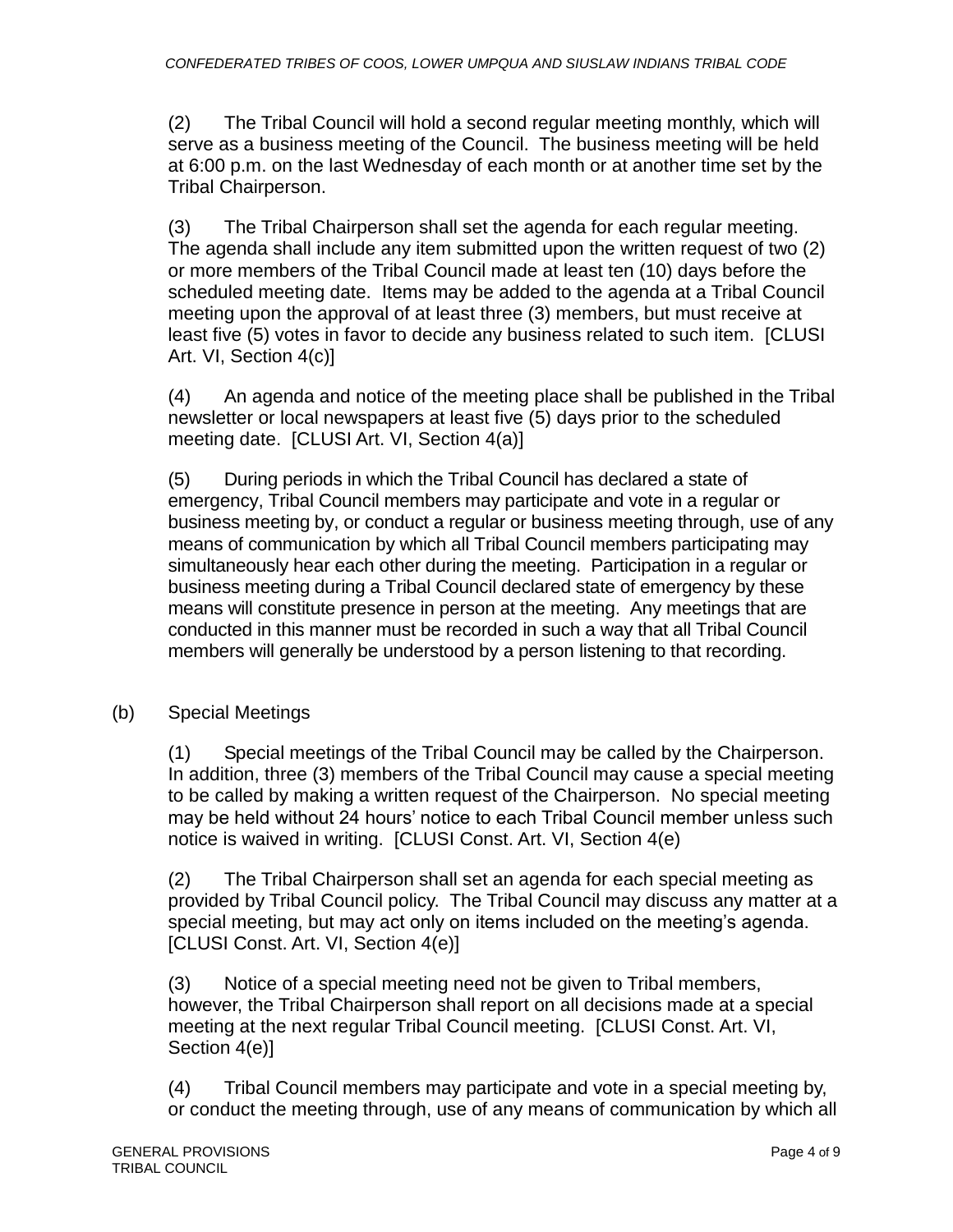Tribal Council members participating may simultaneously hear each other during the meeting. Participation in a special meeting by these means will constitute presence in person at the meeting. Any meetings that are conducted in this manner must be recorded in such a way that all Tribal Council members will generally be understood by a person listening to that recording.

(c) Public and Executive Sessions

(1) Except as expressly provided in the CLUSI Constitution or this Code, the Tribal Council shall take action only in a public meeting.

(2) All personnel matters and all matters relating to the internal activity of Tribal Council members shall be discussed or decided only in executive session. [CLUSI Art. VI, Section 4(d)]

(3) Upon motion, and subject to the following procedures, the Tribal Council may recess at its discretion to discuss any matter in executive session. [CLUSI Art. VI, Section 4(d)]

(A) A motion calling for executive session shall identify the general subject matter to be discussed in executive session.

(B) During an executive session, the Tribal Council may exclude from the meeting room all persons except members of the Tribal Council and those persons requested by the Tribal Council to be present to assist with matters to be discussed or decided.

(C) A report of the matters discussed or decided in an executive session shall be included in the minutes of the public meeting.

(d) Quorum and Voting

Four (4) members of the Tribal Council shall constitute a quorum. Matters of business shall be decided by majority vote of the Tribal Council members present, unless otherwise required by the CLUSI Constitution or Code. Voting shall be by roll-call and recorded in the minutes. In the absence of a quorum, the Tribal Council may discuss matters but may take no action. [CLUSI Const. Art. VI, Section 4(b)]

## 1-9-8 Addressing the Tribal Council

Except as otherwise provided in the CLUSI Constitution or Code or by Tribal Council policy or action, all Tribal Council meetings are open only to Tribal members, their family and guests, and to Tribal staff. Only enrolled Tribal members may address the Tribal Council during a meeting. The Tribal Council welcomes constructive input from Tribal members present. All Tribal members addressing or wishing to address the Tribal Council shall comply with the Rules of Procedure and Code of Conduct adopted by the Tribal Council.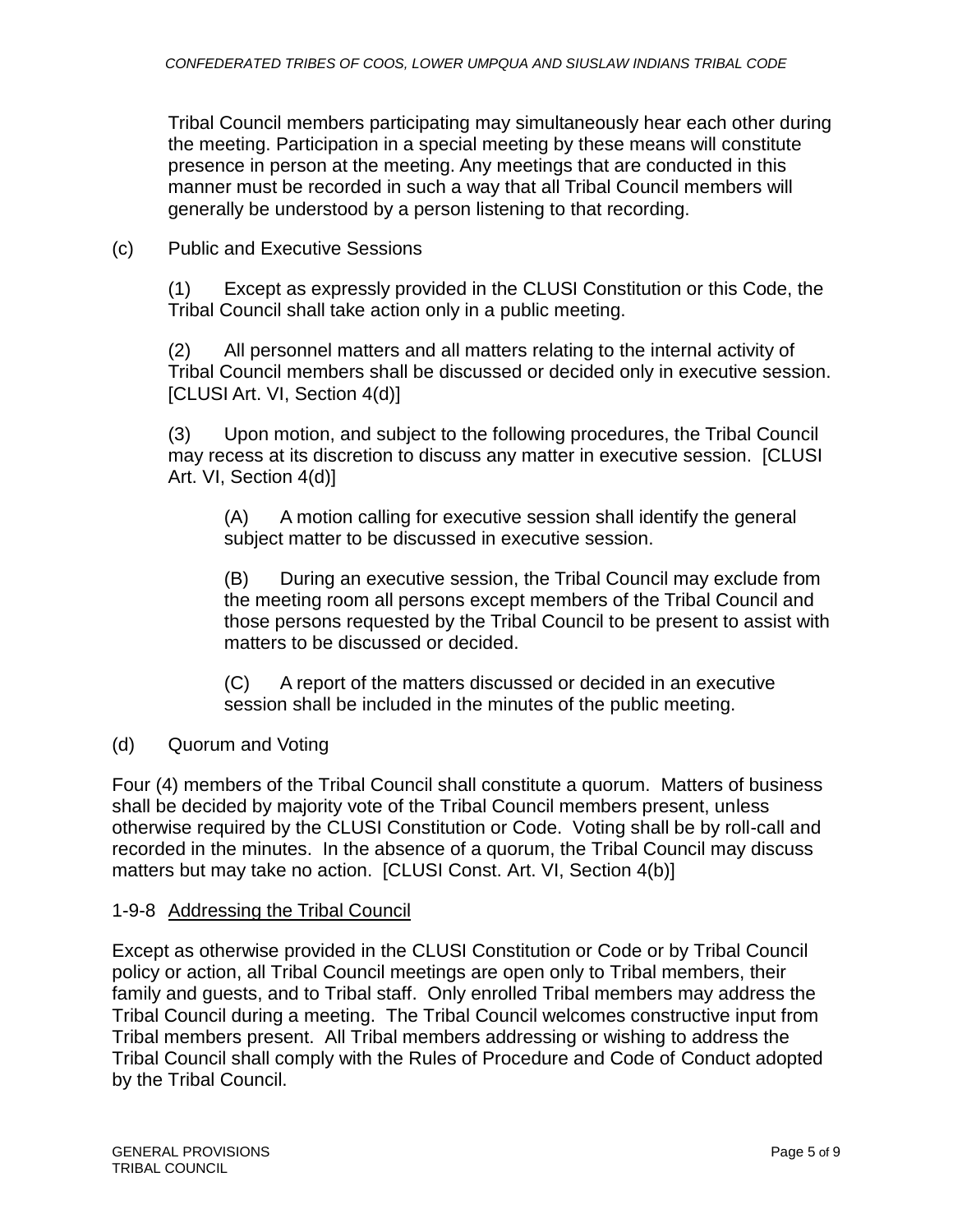## 1-9-9 Rules of Procedure and Code of Conduct

The Tribal Council may adopt Rules of Procedure and a Code of Conduct on any matter relevant to the subject matter of this Code. Any Rules of Procedure or Code of Conduct adopted by the Tribal Council shall comply with the CLUSI Constitution and Code, and will be followed by the Tribal Council and by all persons attending a Tribal Council meeting, including Tribal staff, Tribal members, news media and visitors.

### 1-9-10 Tribal Council Member Employment

A Tribal Council Member may not also serve as: Chief Executive Officer or Chief Financial Officer for the Tribal government, or their assistants; Chief Executive Officer or Chief Financial Officer for any of the economic enterprises of the Tribes, or their assistants; Human Resources Director, or; Chief Executive Officer of the Tribe's Gaming Commission.

#### 1-9-11 Severability

If any provision of this Code is found to be invalid under applicable law, that provision shall be severed from this Code and the remainder of the Code shall remain in full force and effect.

#### 1-9-12 Sovereign Immunity

Nothing in this Code shall be construed to have waived the sovereign immunity of the Tribes, any Tribal entity, department or program, or any Tribal official or employee, except as specifically and explicitly described herein.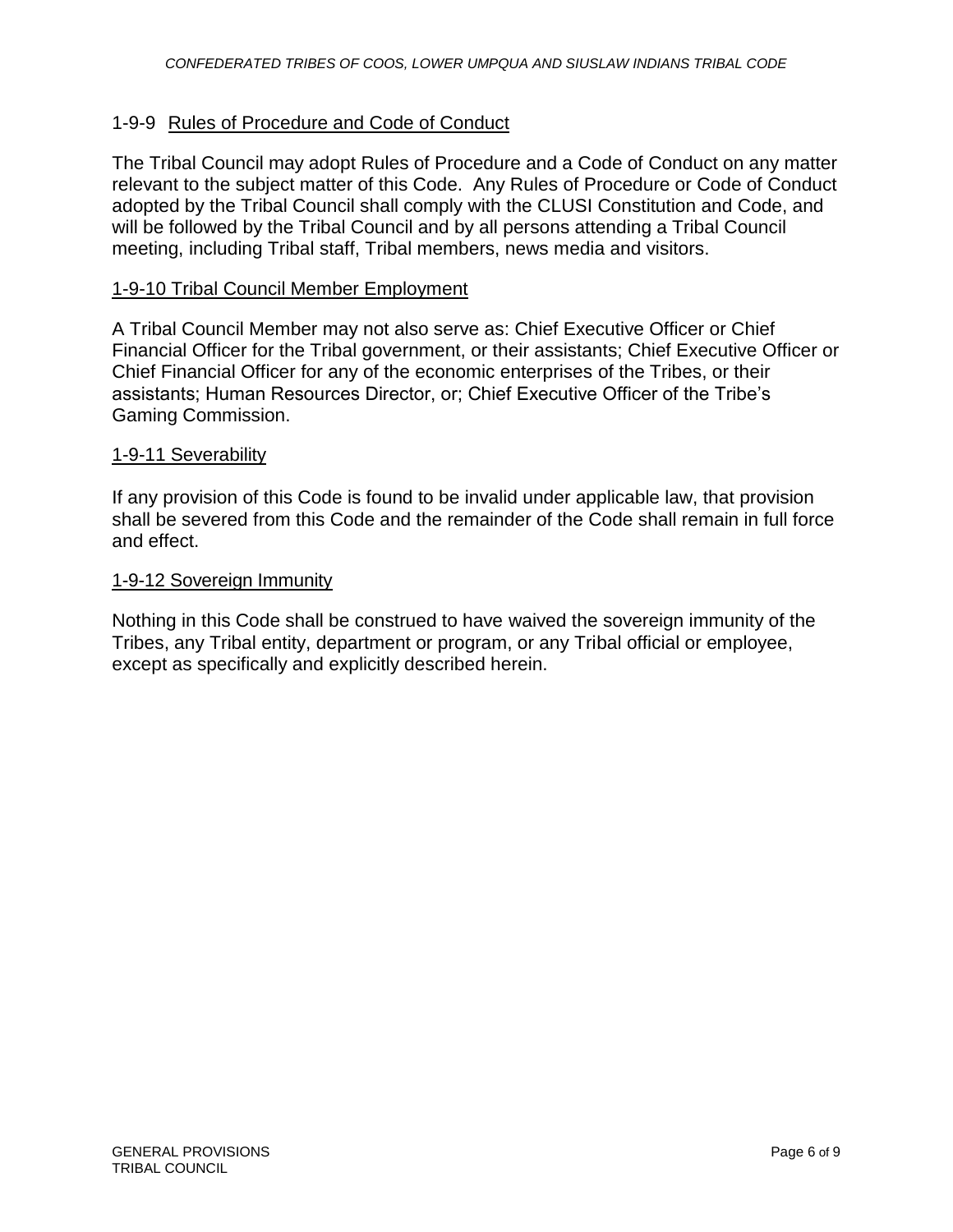# APPENDIX A

# LEGISLATIVE HISTORY AND EDITORIAL CHANGES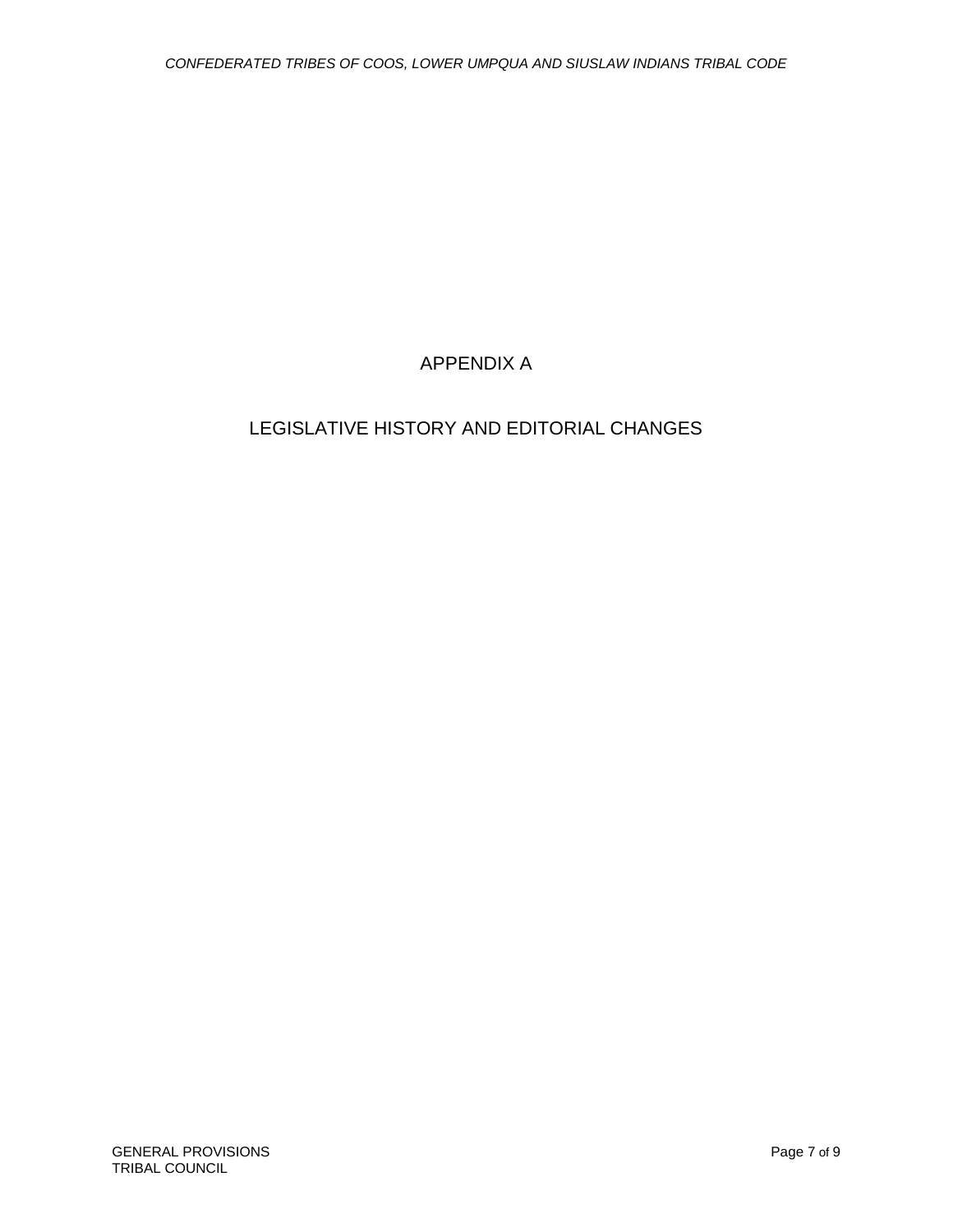# TRIBAL COUNCIL

# LEGISLATIVE HISTORY AND EDITORIAL CHANGES

The Tribal Council of the Confederated Tribes of Coos, Lower Umpqua and Siuslaw Indians approved amendments to Code 1-9 (Tribal Council) to address an emergency at a single meeting by Resolution 20-056 on a Special Meeting held July 12, 2020. Adding section 1-9-7(a)(5) with a unanimous vote of Council, Ordinance O49E was adopted by this action. Vote was 7 (for), 7 (against), 7 (absent) and 0 (abstaining).

The Tribal Council of the Confederated Tribes of Coos, Lower Umpqua and Siuslaw Indians adopted Ordinance No. 049F in a Special Tribal Council meeting on April 4, 2019. Vote was 5 (for), 1 (against), 1 (absent) and 0 (abstaining).

The Tribal Council of the Confederated Tribes of Coos, Lower Umpqua and Siuslaw Indians approved amendments to Code 1-9 (Tribal Council) final approval by Resolution 19-030 on April 4, 2019. Vote was 5 (for), 1 (against), 1 (absent) and 0 (abstaining).

The Tribal Council of the Confederated Tribes of Coos, Lower Umpqua and Siuslaw Indians approved amendments to Code 1-9 (Tribal Council) First Reading by Resolution 19-016 on February 15, 2019. Vote was 7 (for), 0 against), 0 (absent) and 0 (abstaining).

The Tribal Council of the Confederated Tribes of Coos, Lower Umpqua and Siuslaw Indians adopted Ordinance No. 049E in a Tribal Council meeting on May 10, 2018. Vote was 5 (for), 1 (against), 0 (absent) and 1 (abstaining).

The Tribal Council of the Confederated Tribes of Coos, Lower Umpqua and Siuslaw Indians approved amendments to Code 1-9 (Tribal Council) Second Reading by Resolution 18-027 on May 10, 2018. Vote was 5 (for), 1 (against), 0 (absent) and 1 (abstaining).

The Tribal Council of the Confederated Tribes of Coos, Lower Umpqua and Siuslaw Indians approved amendments to Code 1-9 (Tribal Council) First Reading by Resolution 18-024 on April 11, 2018. Section 1-9-10; Tribal Council Member Employment, removed, subsequent numbering changed. Vote was 4 (for), 2 (against), 0 (absent) and 1 (abstaining).

The Tribal Council of the Confederated Tribes of Coos, Lower Umpqua and Siuslaw Indians enacted the revisions to Code 1-9 (Tribal Council) by Ordinance No. 049D on November 13, 2016. Vote was 6 (for), 0 (against), 1 (absent) and 0 (abstaining).

The Tribal Council of the Confederated Tribes of Coos, Lower Umpqua and Siuslaw Indians enacted the revisions to Code 1-9 (Tribal Council) by Ordinance No. 049C on July 12, 2015. Vote was 7 (for), 0 (against), 0 (absent) and 0 (abstaining).